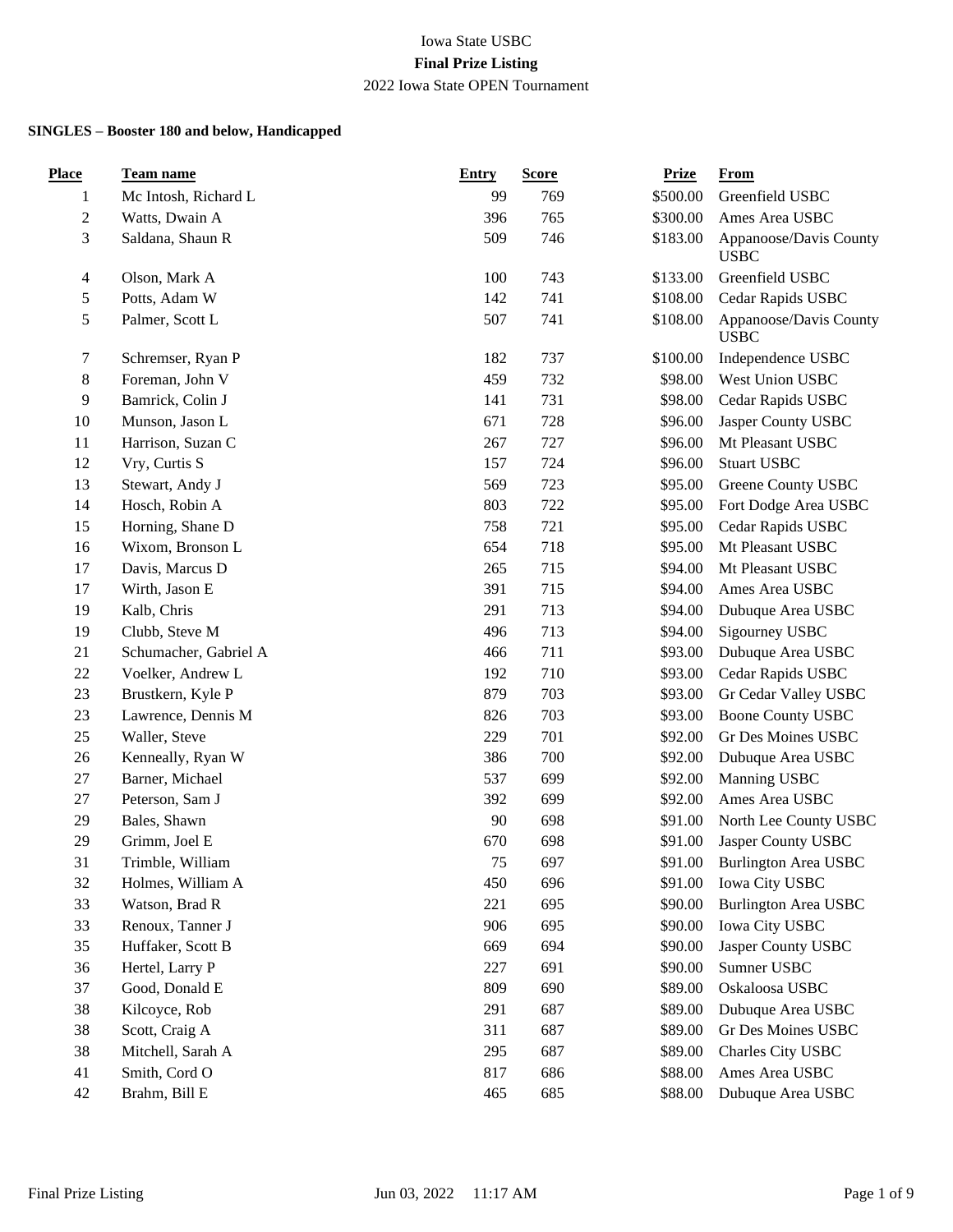| <b>Place</b> | Team name                   | <b>Entry</b> | <b>Score</b> | <b>Prize</b> | <b>From</b>                              |
|--------------|-----------------------------|--------------|--------------|--------------|------------------------------------------|
| 42           | Johnson, Tayt R             | 523          | 685          | \$88.00      | Independence USBC                        |
| 44           | Lowe, Matt B                | 546          | 684          | \$88.00      | Spencer USBC                             |
| 45           | Mittelstadt, Herbert        | 754          | 683          | \$87.00      | Gr Mason City USBC                       |
| 46           | Hagen, Harley L             | 211          | 682          | \$87.00      | Marshalltown Area USBC                   |
| 46           | Redding, Neal W             | 363          | 682          | \$87.00      | Gr Des Moines USBC                       |
| 48           | Biel, Todd A                | 113          | 681          | \$86.50      | Gr Des Moines USBC                       |
| 48           | Shaw, Robert J              | 247          | 681          | \$86.50      | Dyersville USBC                          |
| 50           | Henry, Owen W               | 452          | 680          | \$86.00      | West Union USBC                          |
| 50           | Simpson, Brandon A          | 685          | 680          | \$86.00      | Gr Des Moines USBC                       |
| 52           | Montgomery, Adam J          | 107          | 679          | \$85.50      | Iowa City USBC                           |
| 52           | Gates, Rusty D              | 123          | 679          | \$85.50      | Keokuk USBC                              |
| 54           | Fedeler, Steven J           | 226          | 678          | \$85.00      | Sumner USBC                              |
| 54           | O'Brien, Joseph W           | 595          | 678          | \$85.00      | Iowa City USBC                           |
| 56           | Johnston, Brevin D          | 674          | 677          | \$84.00      | Jasper County USBC                       |
| 56           | Schroeder, Dustin           | 524          | 677          | \$84.00      | Independence USBC                        |
| 58           | Elkin, Tadd A               | 253          | 676          | \$84.00      | Fort Dodge Area USBC                     |
| 59           | Spitz, Michael J            | 356          | 674          | \$84.00      | Stacyville USBC                          |
| 60           | Alter, Ramey S              | 106          | 673          | \$83.00      | Iowa City USBC                           |
| 60           | Putman, Brian V             | 349          | 673          | \$83.00      | Waukon USBC                              |
| 62           | Wilkins, Joshua J           | 192          | 672          | \$82.40      | Cedar Rapids USBC                        |
| 62           | Sommerfelt, Dustin L        | 401          | 672          | \$82.40      | Gr Mason City USBC                       |
| 62           | Slings, Joseph D            | 674          | 672          | \$82.40      | Jasper County USBC                       |
| 62           | Hackbarth, Robert L         | 757          | 672          | \$82.40      | Eldora USBC                              |
| 62           | Gottschalk, David E         | 862          | 672          | \$82.40      | Gr Cedar Valley USBC                     |
| 67           | Wessels, Chadd N            | 137          | 671          | \$81.50      | Cedar Rapids USBC                        |
| 67           | Wieser, Daniel R            | 694          | 671          | \$81.50      | Gr Des Moines USBC                       |
| 69           | Hruska, James E             | 256          | 670          | \$81.00      | Fort Dodge Area USBC                     |
| 69           | VanDeBerg, Dave             | 402          | 670          | \$81.00      | Tripoli USBC                             |
| 69           | Broadie, Marshall           | 547          | 670          | \$81.00      | Spencer USBC                             |
| 72           | Sutliff, Larry L            | 128          | 669          | \$80.00      | Gr Siouxland USBC                        |
| 73           | Rix, Laura                  | 480          | 668          | \$79.75      | Gr Siouxland USBC                        |
| 73           | Restrepo, Jaime C           | 445          | 668          | \$79.75      | <b>Iowa City USBC</b>                    |
| 73           | Strand, Samantha L          | 658          | 668          | \$79.75      | Gr Des Moines USBC                       |
| 73           | Vos, Carla                  | 792          | 668          | \$79.75      | Pella USBC                               |
| 77           | Alter, Bronson E            | 106          | 667          | \$79.00      | Iowa City USBC                           |
| $77 \,$      | Stritz, Courtney L          | 656          | 667          | \$79.00      | Gr Des Moines USBC                       |
| 79           | Ashby, Robert M             | 504          | 664          | \$78.50      | Appanoose/Davis County<br>$_{\rm{USBC}}$ |
| 79           | Holl, Connie                | 517          | 664          | \$78.50      | Estherville USBC                         |
| 81           | Mitchell, Trelys H          | 148          | 663          | \$77.75      | Cedar Rapids USBC                        |
| 81           | Erhart, Anthony G           | 592          | 663          | \$77.75      | Iowa City USBC                           |
| 81           | Hunt, Sam A                 | 772          | 663          | \$77.75      | Monticello USBC                          |
| 81           | Hosier, Diane M             | 544          | 663          | \$77.75      | Iowa City USBC                           |
| 85           | Lorimor, Leonetta(Stitch) K | 475          | 662          | \$77.00      | <b>Council Bluffs USBC</b>               |
| 85           | Genskow, Adam B             | 673          | 662          | \$77.00      | Jasper County USBC                       |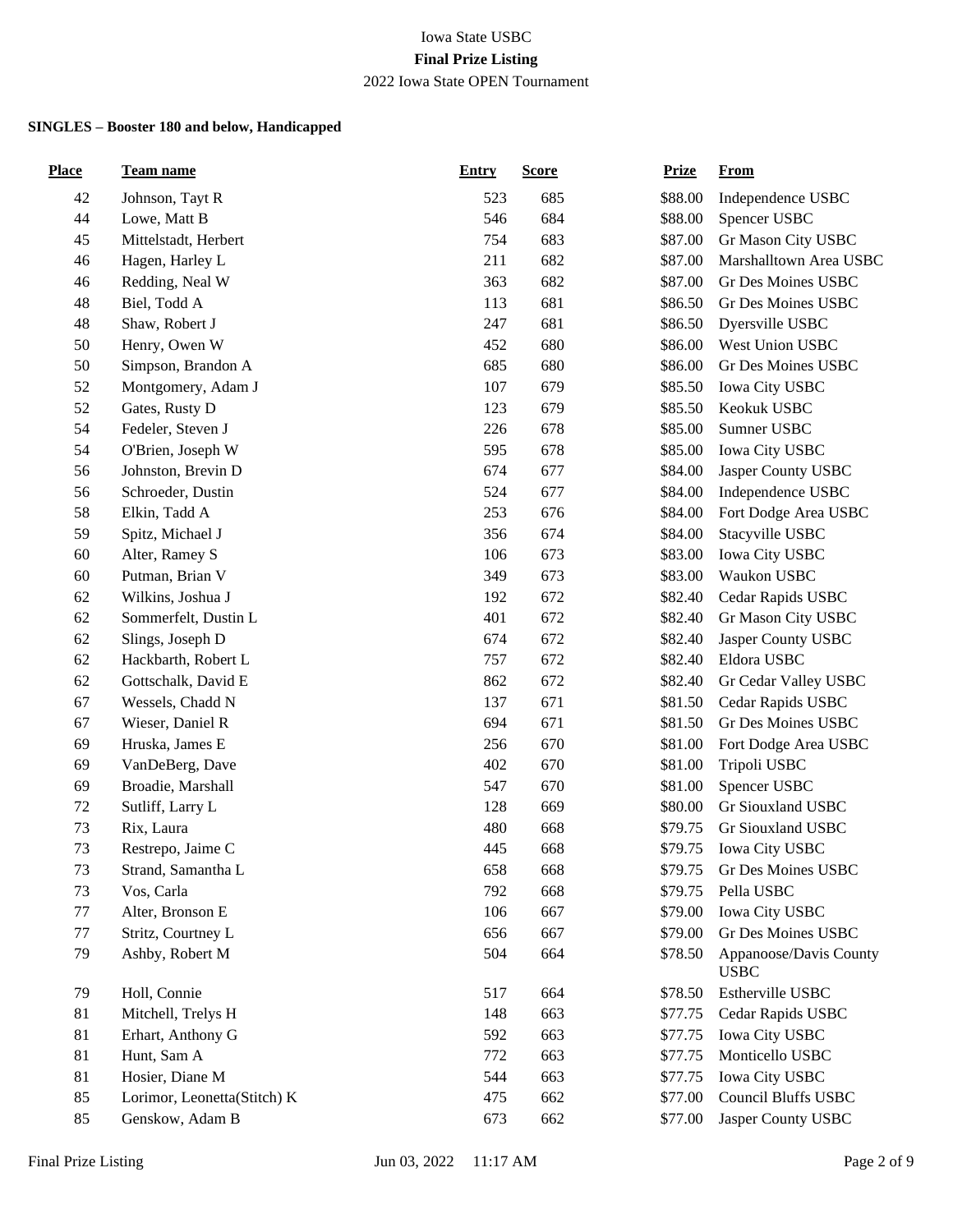| <b>Place</b> | <b>Team name</b>           | <b>Entry</b> | <b>Score</b> | <b>Prize</b> | <b>From</b>                 |
|--------------|----------------------------|--------------|--------------|--------------|-----------------------------|
| 87           | Truitt, Bryan              | 752          | 661          | \$76.50      | Muscatine USBC              |
| 87           | Gunn, Charles D            | 576          | 661          | \$76.50      | Greene County USBC          |
| 89           | Ackerson, Ian              | 836          | 660          | \$76.00      | Gr Des Moines USBC          |
| 89           | McLaughlin, Hayden N       | 534          | 660          | \$76.00      | Manning USBC                |
| 91           | Cohrs, Dan M               | 162          | 659          | \$75.50      | <b>Council Bluffs USBC</b>  |
| 91           | Olson, Jim                 | 320          | 659          | \$75.50      | Iowa City USBC              |
| 93           | Beenken, Whitnee           | 428          | 658          | \$74.66      | Grundy Center USBC          |
| 93           | Keeran, Mark A             | 586          | 658          | \$74.67      | Guthrie County USBC         |
| 93           | Tomkins, Russ M            | 652          | 658          | \$74.67      | Dubuque Area USBC           |
| 96           | Mc Donald, James C         | 145          | 657          | \$73.75      | Cedar Rapids USBC           |
| 96           | Venenga, Todd D            | 829          | 657          | \$73.75      | Sanborn USBC                |
| 96           | Allen, Charles M           | 816          | 657          | \$73.75      | Eldora USBC                 |
| 96           | Janovick, Jim P            | 826          | 657          | \$73.75      | <b>Boone County USBC</b>    |
| 100          | Vanderheiden, Drew C       | 157          | 656          | \$73.00      | <b>Stuart USBC</b>          |
| 100          | Kiner, Kyle D              | 619          | 656          | \$73.00      | Iowa Great Lakes USBC       |
| 102          | Miller, David B            | 110          | 655          | \$71.85      | Iowa City USBC              |
| 102          | Dunivan, Mark              | 276          | 655          | \$71.85      | Corydon USBC                |
| 102          | Sworthout, Craig A         | 264          | 655          | \$71.86      | Mt Pleasant USBC            |
| 102          | Nunez, Jorge L             | 212          | 655          | \$71.86      | Independence USBC           |
| 102          | Svoboda, Steven M          | 823          | 655          | \$71.86      | Cedar Rapids USBC           |
| 102          | Pablonis, John             | 54           | 655          | \$71.86      | Ottumwa Area USBC           |
| 102          | Vander Molen, Gary W       | 792          | 655          | \$71.86      | Pella USBC                  |
| 109          | Ties, Jacob W              | 289          | 654          | \$70.40      | Dubuque Area USBC           |
| 109          | Kohrs, Kevin D             | 612          | 654          | \$70.40      | West Union USBC             |
| 109          | Hartwig, Jeff D            | 693          | 654          | \$70.40      | Gr Des Moines USBC          |
| 109          | Buck, Jason M              | 445          | 654          | \$70.40      | Iowa City USBC              |
| 109          | Van Lenning, Sonny A       | 618          | 654          | \$70.40      | Iowa Great Lakes USBC       |
| 114          | Nissen, Benjamin P         | 412          | 653          | \$70.00      | Cedar Rapids USBC           |
| 115          | Chatfield, Josh            | 359          | 652          | \$68.58      | Stacyville USBC             |
| 115          | Nordeen, Kyle T            | 391          | 652          | \$68.57      | Ames Area USBC              |
| 115          | Graham, Steve D            | 395          | 652          | \$68.57      | Ames Area USBC              |
| 115          | Leber, Adam J              | 669          | 652          | \$68.57      | Jasper County USBC          |
| 115          | Farrington-Howrey, Vicky J | 264          | 652          | \$68.57      | Mt Pleasant USBC            |
| 115          | Giesmann, Neil N           | 594          | 652          | \$68.57      | Iowa City USBC              |
| 115          | Brown, Dan J               | 446          | 652          | \$68.57      | <b>Iowa City USBC</b>       |
| 122          | Wood, Rick L               | 768          | 651          | \$68.00      | Cedar Rapids USBC           |
| 123          | Stanton, Alexander L       | 362          | 650          | \$67.00      | Gr Des Moines USBC          |
| 124          | Hofer, Chad N              | 34           | 649          | \$67.00      | Jasper County USBC          |
| 124          | Reiland, Steve C           | 178          | 649          | \$67.00      | <b>Belmond USBC</b>         |
| 126          | Coffman, Trisha A          | 114          | 648          | \$66.34      | Gr Des Moines USBC          |
| 126          | Boche, Thomas M            | 219          | 648          | \$66.33      | <b>Burlington Area USBC</b> |
| 126          | Phillips, John C           | 35           | 648          | \$66.33      | Jasper County USBC          |
| 129          | Stice, Melanie E           | 673          | 647          | \$65.66      | Jasper County USBC          |
| 129          | Graves, Darla J            | 666          | 647          | \$65.67      | Gr Des Moines USBC          |
| 129          | Leraaen, Scott A           | 171          | 647          | \$65.67      | St Ansgar USBC              |
|              |                            |              |              |              |                             |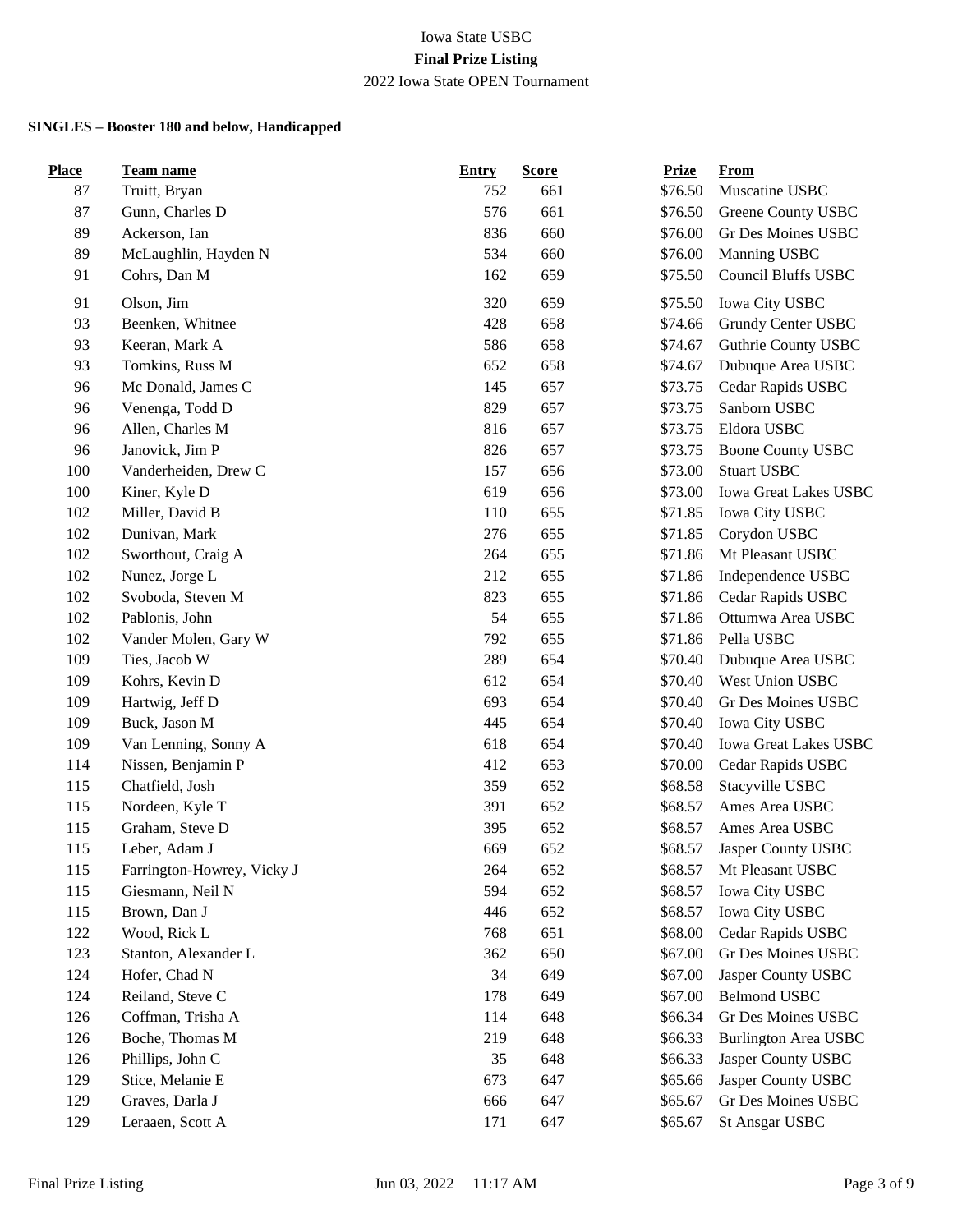| <b>Place</b> | <b>Team name</b>    | <b>Entry</b> | <b>Score</b> | <b>Prize</b> | From                        |
|--------------|---------------------|--------------|--------------|--------------|-----------------------------|
| 132          | Hodnett, Steve J    | 34           | 645          | \$64.75      | Jasper County USBC          |
| 132          | Lehr, Jeremiah J    | 109          | 645          | \$64.75      | Cedar Rapids USBC           |
| 132          | Schillinger, Tim J  | 272          | 645          | \$64.75      | Gr Des Moines USBC          |
| 132          | Eynon, William R    | 424          | 645          | \$64.75      | Iowa City USBC              |
| 136          | Kasper, Dan L       | 247          | 644          | \$63.40      | Dyersville USBC             |
| 136          | McCuen, Jule J      | 527          | 644          | \$63.40      | Red Oak USBC                |
| 136          | Plymale, Jordan L   | 657          | 644          | \$63.40      | Gr Des Moines USBC          |
| 136          | Haynes, Shane A     | 222          | 644          | \$63.40      | <b>Burlington Area USBC</b> |
| 136          | Huebbe, Todd H      | 92           | 644          | \$63.40      | Gr Des Moines USBC          |
| 141          | Hettinger, Jordan J | 210          | 643          | \$62.50      | Independence USBC           |
| 141          | Hampe, Ashley M     | 635          | 643          | \$62.50      | Gr Des Moines USBC          |
| 143          | Rief, Michael R     | 225          | 642          | \$61.50      | Manning USBC                |
| 143          | Rathe, Tim J        | 226          | 642          | \$61.50      | Sumner USBC                 |
| 143          | Booms, Aaron        | 404          | 642          | \$61.50      | Tripoli USBC                |
| 143          | Morgan, Nick J      | 560          | 642          | \$61.50      | Muscatine USBC              |
| 143          | Weis, Seth A        | 584          | 642          | \$61.50      | Manning USBC                |
| 143          | Keiper, John E      | 54           | 642          | \$61.50      | Ottumwa Area USBC           |
| 149          | Kramer, Dalton A    | 385          | 641          | \$60.20      | Dubuque Area USBC           |
| 149          | Boge, Matt L        | 468          | 641          | \$60.20      | Dubuque Area USBC           |
| 149          | Olson, Felicia      | 683          | 641          | \$60.20      | Fort Dodge Area USBC        |
| 149          | Wellman, Bill       | 89           | 641          | \$60.20      | North Lee County USBC       |
| 149          | Bruns, Austin J     | 492          | 641          | \$60.20      | Sigourney USBC              |
| 154          | Coffin, Justin R    | 90           | 640          | \$58.58      | North Lee County USBC       |
| 154          | Hanselman, Mary     | 581          | 640          | \$58.57      | Humboldt Iowa USBC          |
| 154          | Dodge, Randy W      | 873          | 640          | \$58.57      | Gr Cedar Valley USBC        |
| 154          | Chapman, Brandon    | 658          | 640          | \$58.57      | Gr Des Moines USBC          |
| 154          | Franck, Nick        | 698          | 640          | \$58.57      | Independence USBC           |
| 154          | Parks, Nathan J     | 791          | 640          | \$58.57      | Ottumwa Area USBC           |
| 154          | Hertel, Jessica E   | 863          | 640          | \$58.57      | Gr Cedar Valley USBC        |
| 161          | McClurg, Bryce T    | 902          | 639          | \$57.25      | Gr Mason City USBC          |
| 161          | Dicken, Joshua J    | 873          | 639          | \$57.25      | Gr Cedar Valley USBC        |
| 161          | Herrmann, Larry E   | 632          | 639          | \$57.25      | Gr Des Moines USBC          |
| 161          | Schrader, Dana L    | 188          | 639          | \$57.25      | Gr Des Moines USBC          |
| 165          | Vorbeck, Austin L   | 339          | 638          | \$56.00      | Maquoketa USBC              |
| 165          | Kaufman, Casey L    | 568          | 638          | \$56.00      | Greene County USBC          |
| 165          | Bohnsack, Todd      | 711          | 638          | \$56.00      | Cedar Rapids USBC           |
| 165          | Gonzalez, Tre       | 145          | 638          | \$56.00      | Cedar Rapids USBC           |
| 165          | Hoisington, Allan D | 232          | 638          | \$56.00      | <b>Boone County USBC</b>    |
| 165          | Soukup, Grant E     | 297          | 638          | \$56.00      | Cedar Rapids USBC           |
| 171          | Urias, James D      | 19           | 637          | \$54.60      | Pella USBC                  |
| 171          | Waltz, Chad M       | 153          | 637          | \$54.60      | Gr Des Moines USBC          |
| 171          | Engelhardt, Chris A | 391          | 637          | \$54.60      | Ames Area USBC              |
| 171          | Leraaen, Eric K     | 171          | 637          | \$54.60      | St Ansgar USBC              |
| 171          | White, Joyce E      | 761          | 637          | \$54.60      | Fort Dodge Area USBC        |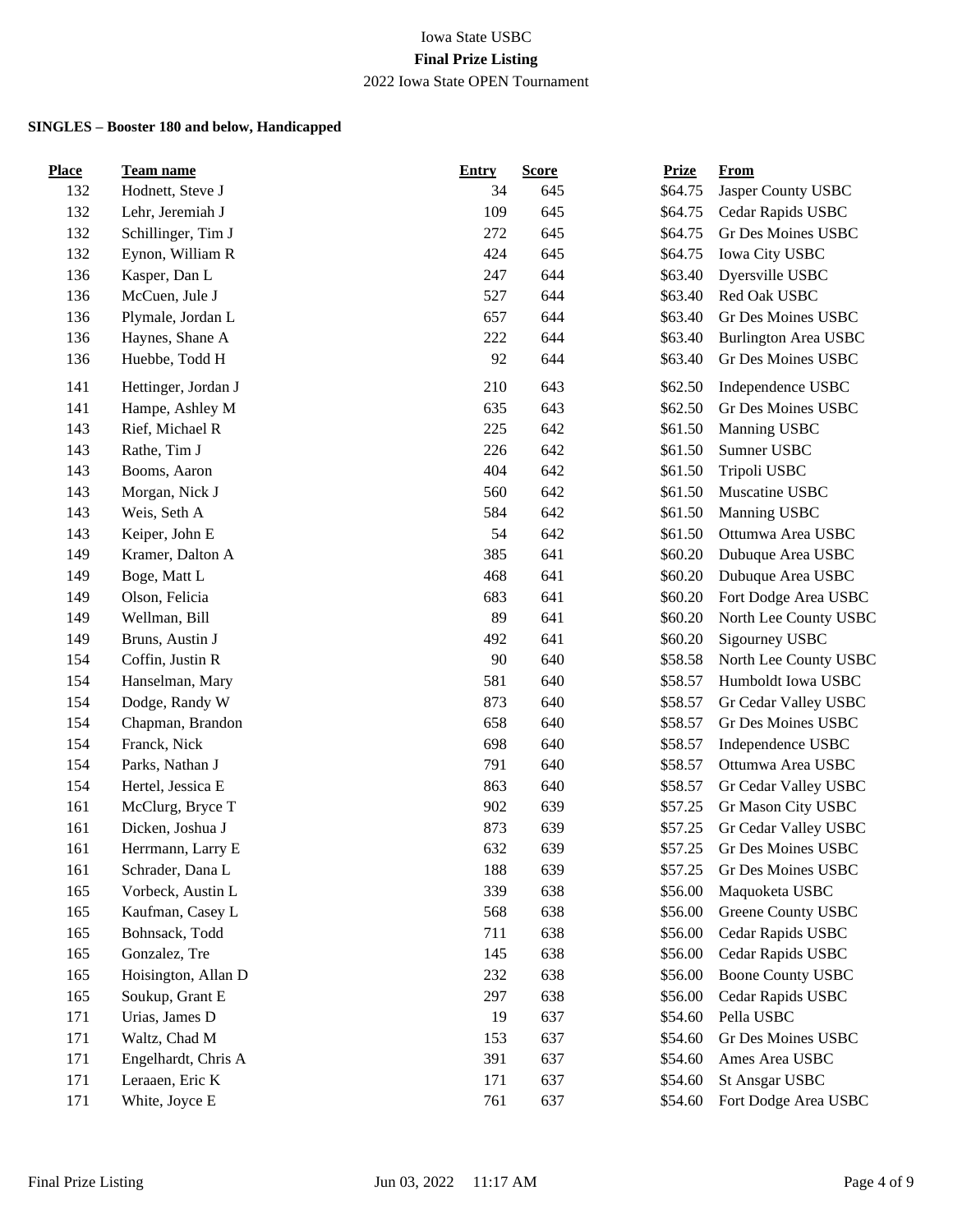| <b>Place</b> | <b>Team name</b>       | <b>Entry</b> | <b>Score</b> | <b>Prize</b> | From                        |
|--------------|------------------------|--------------|--------------|--------------|-----------------------------|
| 176          | Hadley, Daniel J       | 148          | 636          | \$53.66      | Cedar Rapids USBC           |
| 176          | Hadley, Victoria R     | 148          | 636          | \$53.67      | Cedar Rapids USBC           |
| 176          | Mapes, Chadd R         | 672          | 636          | \$53.67      | Jasper County USBC          |
| 179          | Shuput, Mark A         | 787          | 635          | \$53.00      | <b>Gr Des Moines USBC</b>   |
| 180          | Ellis, Ryan            | 276          | 634          | \$52.20      | Corydon USBC                |
| 180          | Breitbach, Nick A      | 291          | 634          | \$52.20      | Dubuque Area USBC           |
| 180          | Beck, Jamie J          | 391          | 634          | \$52.20      | Ames Area USBC              |
| 180          | Blomme, Brian          | 675          | 634          | \$52.20      | Ida Grove USBC              |
| 180          | Carney, Logan R        | 366          | 634          | \$52.20      | Gr Des Moines USBC          |
| 185          | Williams, Randy A      | 738          | 633          | \$51.00      | Dubuque Area USBC           |
| 185          | Mack, Emily            | 606          | 633          | \$51.00      | Gr Davenport Metro USBC     |
| 187          | Dieleman, Norm L       | 18           | 632          | \$50.50      | Pella USBC                  |
| 187          | Ohl, Tyler M           | 336          | 632          | \$50.50      | Maquoketa USBC              |
| 187          | Boege, Kyla L          | 875          | 632          | \$50.50      | Gr Cedar Valley USBC        |
| 187          | Sedlock, Allyson M     | 35           | 632          | \$50.50      | Jasper County USBC          |
| 191          | Hibbs, Larry V         | 80           | 631          | \$50.00      | <b>Burlington Area USBC</b> |
| 192          | Gourley, Wendell K     | 39           | 630          | \$49.25      | Red Oak USBC                |
| 192          | Heinrich, Chris M      | 497          | 630          | \$49.25      | Muscatine USBC              |
| 192          | Schwemm, Chad E        | 408          | 630          | \$49.25      | Tripoli USBC                |
| 192          | Good, Jim              | 338          | 630          | \$49.25      | Maquoketa USBC              |
| 196          | Carden, Jason          | 152          | 629          | \$48.00      | Cedar Rapids USBC           |
| 196          | Denekas, Bryan J       | 394          | 629          | \$48.00      | Ames Area USBC              |
| 196          | Shonka, Jazmine E      | 439          | 629          | \$48.00      | Oelwein USBC                |
| 196          | Wellman, Ben A         | 89           | 629          | \$48.00      | North Lee County USBC       |
| 196          | Whittington, Sharyn M  | 229          | 629          | \$48.00      | Gr Des Moines USBC          |
| 196          | Slaugh, Kelly L        | 796          | 629          | \$48.00      | Gr Des Moines USBC          |
| 202          | Slife, Dan J           | 108          | 628          | \$46.50      | Cedar Rapids USBC           |
| 202          | Huggins, Kevin M       | 137          | 628          | \$46.50      | Cedar Rapids USBC           |
| 202          | Lee, Shelby            | 361          | 628          | \$46.50      | Gr Des Moines USBC          |
| 202          | Roder, Shannon C       | 9            | 628          | \$46.50      | Sioux Rapids-Alta USBC      |
| 202          | Griffin, James C       | 170          | 628          | \$46.50      | Cedar Rapids USBC           |
| 202          | Crampton, Dennis R     | 682          | 628          | \$46.50      | Sioux Rapids-Alta USBC      |
| 208          | Gulbranson, Patrick R  | 46           | 627          | \$45.00      | <b>Stuart USBC</b>          |
| 208          | Nunez, Jose M          | 213          | 627          | \$45.00      | Independence USBC           |
| 208          | Mekemson, Joe          | 741          | 627          | \$45.00      | Gr Des Moines USBC          |
| 208          | Bell, Brett J          | 657          | 627          | \$45.00      | Gr Des Moines USBC          |
| 208          | Wymore, Sarah E        | 809          | 627          | \$45.00      | Oskaloosa USBC              |
| 208          | Kirkpatrick, Gary R    | 826          | 627          | \$45.00      | <b>Boone County USBC</b>    |
| 214          | Mason, Terry W         | 15           | 626          | \$43.50      | Ames Area USBC              |
| 214          | VanMersbergen, Wayne A | 43           | 626          | \$43.50      | Pella USBC                  |
| 214          | Wichman, Daniel C      | 160          | 626          | \$43.50      | Council Bluffs USBC         |
| 214          | Colvin, Jeff           | 825          | 626          | \$43.50      | <b>Boone County USBC</b>    |
| 214          | Hamand, Ralph A        | 729          | 626          | \$43.50      | Gr Mason City USBC          |
| 214          | Morris, Michael W      | 363          | 626          | \$43.50      | Gr Des Moines USBC          |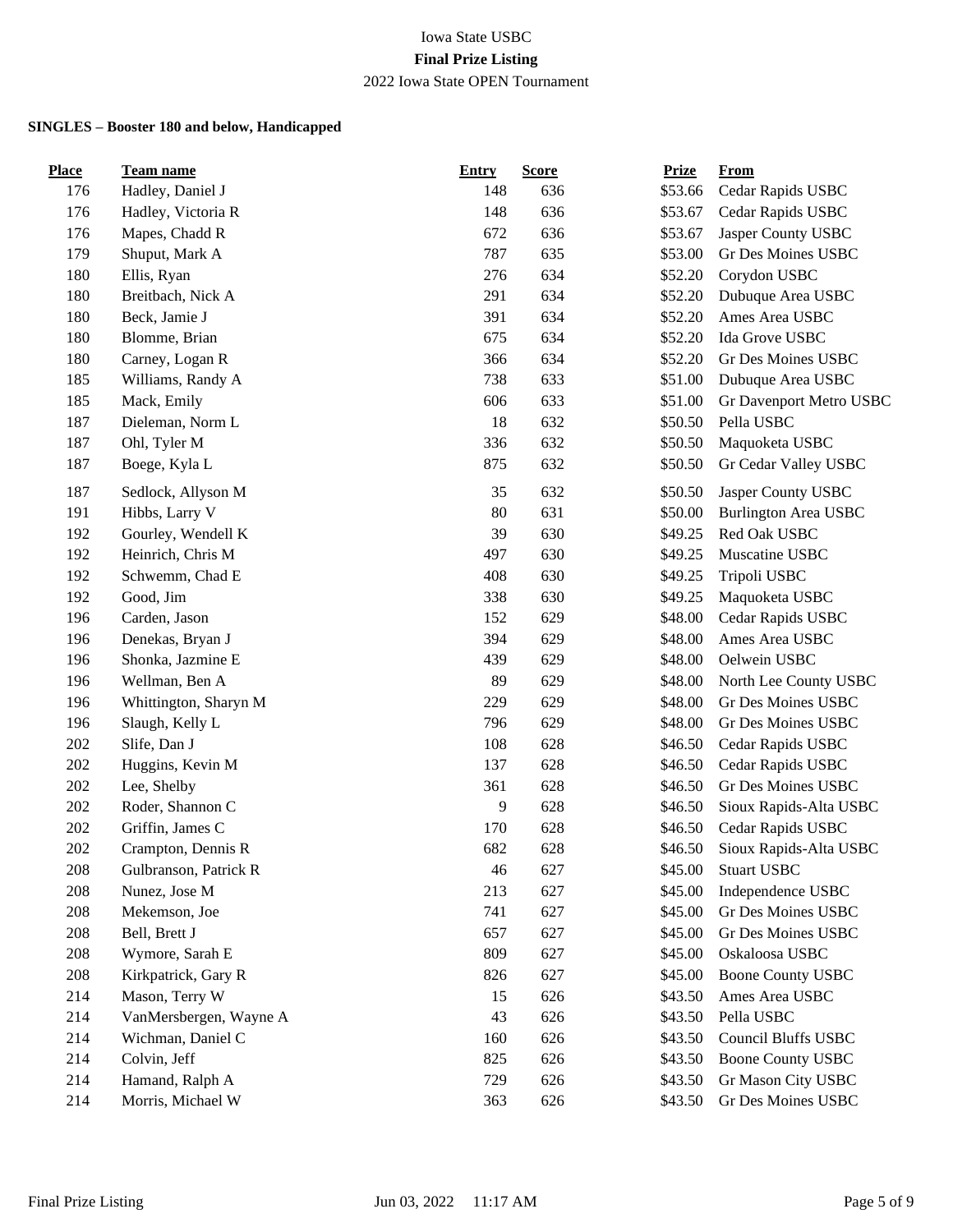| <b>Place</b> | <b>Team name</b>           | Entry | <b>Score</b> | <b>Prize</b> | From                                  |
|--------------|----------------------------|-------|--------------|--------------|---------------------------------------|
| 220          | Poock, Travis M            | 288   | 625          | \$41.72      | Sumner USBC                           |
| 220          | Hayes, David J             | 339   | 625          | \$41.72      | Maquoketa USBC                        |
| 220          | Bilky, Paul A              | 375   | 625          | \$41.72      | Gr Mason City USBC                    |
| 220          | Clubb, Mark E              | 493   | 625          | \$41.71      | Sigourney USBC                        |
| 220          | Tabor, Thomas W            | 752   | 625          | \$41.71      | Muscatine USBC                        |
| 220          | McLean, Daekaree J         | 448   | 625          | \$41.71      | Iowa City USBC                        |
| 220          | Dudley, Arthur H           | 14    | 625          | \$41.71      | Independence USBC                     |
| 227          | Van Heiden, Brian D        | 140   | 624          | \$40.20      | Cedar Rapids USBC                     |
| 227          | Lockwood, Jerry R          | 177   | 624          | \$40.20      | <b>Belmond USBC</b>                   |
| 227          | David, Justin J            | 344   | 624          | \$40.20      | Waukon USBC                           |
| 227          | Stainbrook, Brad L         | 711   | 624          | \$40.20      | Cedar Rapids USBC                     |
| 227          | Hicks, Austin J            | 773   | 624          | \$40.20      | Monticello USBC                       |
| 232          | McGuire, Jacob N           | 227   | 623          | \$38.50      | Sumner USBC                           |
| 232          | Frerichs, Lonnie L         | 549   | 623          | \$38.50      | Spencer USBC                          |
| 232          | Gilge, Julie A             | 588   | 623          | \$38.50      | Guthrie County USBC                   |
| 232          | Russell, Jim P             | 593   | 623          | \$38.50      | Iowa City USBC                        |
| 232          | Folken, Joseph M           | 880   | 623          | \$38.50      | Monticello USBC                       |
| 232          | Jensen, Lukas              | 900   | 623          | \$38.50      | Dubuque Area USBC                     |
| 232          | Stanley, Ronald-Ray        | 154   | 623          | \$38.50      | Gr Des Moines USBC                    |
| 232          | Greenlee, Mariea L         | 544   | 623          | \$38.50      | Iowa City USBC                        |
| 240          | Hunt, Jacob L              | 34    | 622          | \$35.84      | Jasper County USBC                    |
| 240          | Meierotto, Jamie A         | 90    | 622          | \$35.84      | North Lee County USBC                 |
| 240          | Bak, Brian D               | 224   | 622          | \$35.84      | Manning USBC                          |
| 240          | Miller, Peyton E           | 237   | 622          | \$35.84      | Iowa City USBC                        |
| 240          | Heffron, Larry E           | 507   | 622          | \$35.84      | Appanoose/Davis County<br><b>USBC</b> |
| 240          | Stephens, Trevor W         | 621   | 622          | \$35.85      | Ames Area USBC                        |
| 240          | Lyons, Judd                | 688   | 622          | \$35.85      | Grundy Center USBC                    |
| 240          | Stoll, Troy D              | 703   | 622          | \$35.85      | Gr Des Moines USBC                    |
| 240          | Weremont, Cody             | 513   | 622          | \$35.85      | Estherville USBC                      |
| 240          | Mayer, Casey A             | 168   | 622          | \$35.85      | <b>St Ansgar USBC</b>                 |
| 240          | VanKleek, Matt S           | 547   | 622          | \$35.85      | Spencer USBC                          |
| 240          | Tesch, Don A               | 172   | 622          | \$35.85      | <b>St Ansgar USBC</b>                 |
| 240          | Surber, Robin L            | 77    | 622          | \$35.85      | <b>Burlington Area USBC</b>           |
| 253          | Blessing Light, Allison R  | 632   | 621          | \$33.75      | Gr Des Moines USBC                    |
| 253          | Starr, Cheyanne D          | 363   | 621          | \$33.75      | Gr Des Moines USBC                    |
| 253          | Peyton, Ryan C             | 715   | 621          | \$33.75      | Gr Cedar Valley USBC                  |
| 253          | Turner, Steven M           | 797   | 621          | \$33.75      | Gr Des Moines USBC                    |
| 257          | Sears, Jeffrey L           | 110   | 620          | \$31.90      | Iowa City USBC                        |
| 257          | Schmuecker, Jareth         | 192   | 620          | \$31.90      | Cedar Rapids USBC                     |
| 257          | Powers, Todd J             | 201   | 620          | \$31.90      | Camanche USBC                         |
| 257          | Naugle, Jeremiah L         | 403   | 620          | \$31.90      | Tripoli USBC                          |
| 257          | Lemkau, Bryan L            | 560   | 620          | \$31.90      | Muscatine USBC                        |
| 257          | Throndson, Larry M         | 636   | 620          | \$31.90      | Cedar Rapids USBC                     |
| 257          | Gronewold, Galen "Butch" A | 659   | 620          | \$31.90      | Gr Des Moines USBC                    |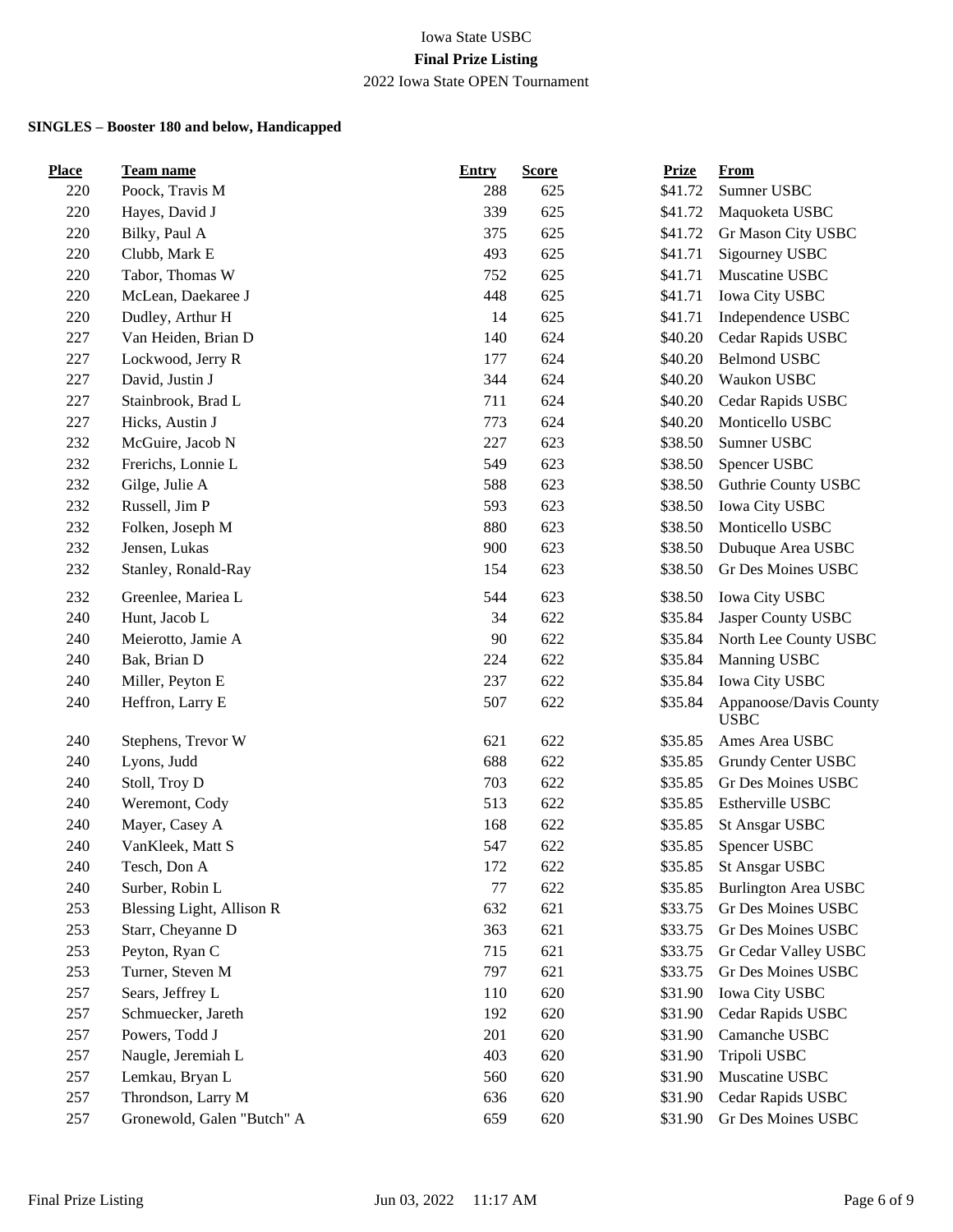| <b>Place</b> | <b>Team name</b>       | <b>Entry</b> | <b>Score</b> | <b>Prize</b> | <b>From</b>                           |
|--------------|------------------------|--------------|--------------|--------------|---------------------------------------|
| 257          | Long, Bryce A          | 193          | 620          | \$31.90      | Cedar Rapids USBC                     |
| 257          | Mathes, Taylor J       | 665          | 620          | \$31.90      | Gr Des Moines USBC                    |
| 257          | Geerdes, Kyle J        | 715          | 620          | \$31.90      | Gr Cedar Valley USBC                  |
| 267          | Hamel, Robert          | 542          | 619          | \$29.20      | Iowa City USBC                        |
| 267          | Wilson, Chad M         | 574          | 619          | \$29.20      | Greene County USBC                    |
| 267          | Leafgreen, Christina J | 718          | 619          | \$29.20      | Camanche USBC                         |
| 267          | Katschke, Donald J     | 578          | 619          | \$29.20      | Gr Mason City USBC                    |
| 267          | Adams, George          | 297          | 619          | \$29.20      | Cedar Rapids USBC                     |
| 267          | Lentz, Lonny F         | 236          | 619          | \$29.20      | Iowa City USBC                        |
| 267          | Wolf, Brian J          | 424          | 619          | \$29.20      | Iowa City USBC                        |
| 267          | Shipley, Jim R         | 528          | 619          | \$29.20      | Gr Mason City USBC                    |
| 267          | Ladurini, David O      | 364          | 619          | \$29.20      | Gr Des Moines USBC                    |
| 267          | Strupp, Travis J       | 731          | 619          | \$29.20      | Gr Davenport Metro USBC               |
| 277          | Guffey, Nathan         | 39           | 618          | \$27.00      | Red Oak USBC                          |
| 277          | Hancox, Scott A        | 507          | 618          | \$27.00      | Appanoose/Davis County<br><b>USBC</b> |
| 277          | Dittmer, Randy         | 687          | 618          | \$27.00      | Grundy Center USBC                    |
| 277          | Harris, Noah           | 595          | 618          | \$27.00      | <b>Iowa City USBC</b>                 |
| 277          | Deich, Kyle R          | 655          | 618          | \$27.00      | Gr Des Moines USBC                    |
| 277          | Klyn, Teag M           | 903          | 618          | \$27.00      | Pella USBC                            |
| 277          | Billmeyer, Joseph E    | 729          | 618          | \$27.00      | Gr Mason City USBC                    |
| 277          | Marriott, David M      | 731          | 618          | \$27.00      | Gr Davenport Metro USBC               |
| 285          | Prather, Shawn D       | 147          | 617          | \$25.66      | Cedar Rapids USBC                     |
| 285          | Ketchum, Jonathan      | 779          | 617          | \$25.67      | Gr Mason City USBC                    |
| 285          | Baldus, Alan F         | 824          | 617          | \$25.67      | <b>Boone County USBC</b>              |
| 288          | Beetem, James L        | 65           | 616          | \$24.25      | Dubuque Area USBC                     |
| 288          | Vaughn, Jacob T        | 124          | 616          | \$24.25      | Ames Area USBC                        |
| 288          | Michener, Brian        | 683          | 616          | \$24.25      | Fort Dodge Area USBC                  |
| 288          | Thiedeman, Gene G      | 538          | 616          | \$24.25      | Manning USBC                          |
| 288          | Hetland, Jamie S       | 397          | 616          | \$24.25      | Ames Area USBC                        |
| 288          | Lacey, Dustin D        | 62           | 616          | \$24.25      | Iowa City USBC                        |
| 288          | Boetje, William J      | 92           | 616          | \$24.25      | Gr Des Moines USBC                    |
| 288          | Roder, David L         | 600          | 616          | \$24.25      | New Hampton USBC                      |
| 296          | Goehring, Devin A      | 232          | 615          | \$22.50      | <b>Boone County USBC</b>              |
| 296          | Lunning, Myron L       | 121          | 615          | \$22.50      | Gr Mason City USBC                    |
| 296          | Vega, Mark W           | 122          | 615          | \$22.50      | Gr Mason City USBC                    |
| 296          | Annis, Tyler J         | 35           | 615          | \$22.50      | Jasper County USBC                    |
| 296          | Duinink, Jesse L       | 792          | 615          | \$22.50      | Pella USBC                            |
| 296          | Elsberry, Dennis R     | 876          | 615          | \$22.50      | Gr Cedar Valley USBC                  |
| 302          | Smith, Derick D        | 98           | 614          | \$20.09      | Gr Des Moines USBC                    |
| 302          | Vry, Brad L            | 157          | 614          | \$20.09      | <b>Stuart USBC</b>                    |
| 302          | Johnson, Mike A        | 175          | 614          | \$20.09      | <b>Belmond USBC</b>                   |
| 302          | Bush, Darin            | 226          | 614          | \$20.09      | Sumner USBC                           |
| 302          | Scott, Chance A        | 311          | 614          | \$20.08      | Gr Des Moines USBC                    |
| 302          | Reser, Richard L       | 377          | 614          | \$20.08      | Gr Mason City USBC                    |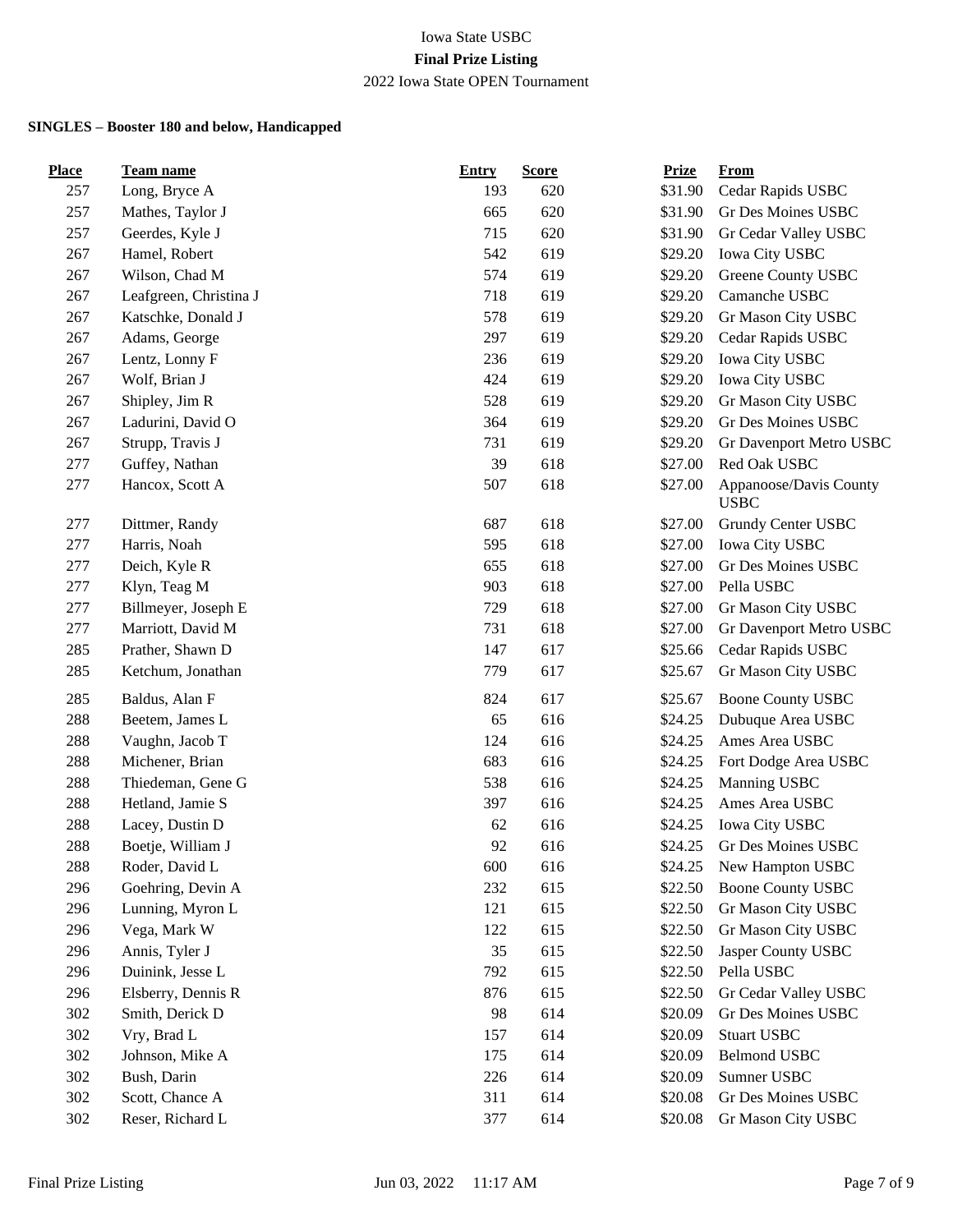| <b>Place</b> | <b>Team name</b>     | <b>Entry</b> | <b>Score</b> | <b>Prize</b> | <b>From</b>                 |
|--------------|----------------------|--------------|--------------|--------------|-----------------------------|
| 302          | Hodnefield, Isaac D  | 391          | 614          | \$20.08      | Ames Area USBC              |
| 302          | Chapman, Jeffrey     | 501          | 614          | \$20.08      | Jasper County USBC          |
| 302          | Hicks, M. Michelle   | 664          | 614          | \$20.08      | Gr Des Moines USBC          |
| 302          | Hadlock, Elizabeth A | 802          | 614          | \$20.08      | Oskaloosa USBC              |
| 302          | Barton, Ryan J       | 266          | 614          | \$20.08      | Mt Pleasant USBC            |
| 302          | Tish, Greg D         | 236          | 614          | \$20.08      | <b>Iowa City USBC</b>       |
| 314          | Hawkins, Marshal L   | 19           | 613          | \$17.00      | Pella USBC                  |
| 314          | Myers, Ryan J        | 36           | 613          | \$17.00      | Jasper County USBC          |
| 314          | Zantingh, Ron E      | 43           | 613          | \$17.00      | Pella USBC                  |
| 314          | Schmuecker, Cassie S | 151          | 613          | \$17.00      | Cedar Rapids USBC           |
| 314          | Lovett, Dustin J     | 274          | 613          | \$17.00      | Corydon USBC                |
| 314          | Crees, Richard L     | 512          | 613          | \$17.00      | Estherville USBC            |
| 314          | Logel, Karlyn S      | 559          | 613          | \$17.00      | Muscatine USBC              |
| 314          | Slings, Drew         | 793          | 613          | \$17.00      | Gr Des Moines USBC          |
| 314          | Stone, Jared C       | 579          | 613          | \$17.00      | Gr Des Moines USBC          |
| 314          | Balvanz, Bruce       | 408          | 613          | \$17.00      | Tripoli USBC                |
| 314          | Agan, Bradley M      | 661          | 613          | \$17.00      | Gr Des Moines USBC          |
| 314          | Schwake, Megan A     | 863          | 613          | \$17.00      | Gr Cedar Valley USBC        |
| 326          | Parkinson, Ronald C  | 78           | 612          | \$15.00      | <b>Burlington Area USBC</b> |
| 326          | Hopkins, John D      | 113          | 612          | \$15.00      | Gr Des Moines USBC          |
| 326          | Saint, Kevin J       | 405          | 612          | \$15.00      | Tripoli USBC                |
| 326          | Van Pilsum, Keith R  | 364          | 612          | \$15.00      | Gr Des Moines USBC          |
| 330          | Hemann, Jerry L      | 425          | 611          | \$13.58      | Osage USBC                  |
| 330          | Harrington, Jillian  | 585          | 611          | \$13.57      | Guthrie County USBC         |
| 330          | Keith, Craig R       | 669          | 611          | \$13.57      | Jasper County USBC          |
| 330          | Hall, Ket A          | 518          | 611          | \$13.57      | Estherville USBC            |
| 330          | Butler, Rick E       | 595          | 611          | \$13.57      | Iowa City USBC              |
| 330          | Jensen, Danny R      | 298          | 611          | \$13.57      | Cedar Rapids USBC           |
| 330          | Easton, Kurt         | 798          | 611          | \$13.57      | De Witt USBC                |
| 337          | Gerbig, Jerry M      | 358          | 610          | \$11.66      | Stacyville USBC             |
| 337          | Williams, Glen       | 358          | 610          | \$11.66      | Stacyville USBC             |
| 337          | Rohach, Mike A       | 707          | 610          | \$11.66      | Grundy Center USBC          |
| 337          | Tesch, Miranda E     | 551          | 610          | \$11.67      | Spencer USBC                |
| 337          | Rotter, Steve C      | 257          | 610          | \$11.67      | Mt Pleasant USBC            |
| 337          | Albrecht, Monty R    | 572          | 610          | \$11.67      | Greene County USBC          |
| 337          | Arndorfer, Michael J | 578          | 610          | \$11.67      | Gr Mason City USBC          |
| 337          | Kautz, Tony L        | 193          | 610          | \$11.67      | Cedar Rapids USBC           |
| 337          | Boche, Roger J       | 218          | 610          | \$11.67      | Burlington Area USBC        |
| 346          | Wunsch, Sue E        | 115          | 609          | \$10.00      | Gr Des Moines USBC          |
| 347          | Coffman, Pamela J    | 117          | 608          | \$10.00      | Gr Des Moines USBC          |
| 347          | Pfeiler, Brian M     | 252          | 608          | \$10.00      | Dyersville USBC             |
| 347          | Knudson, Gerry R     | 254          | 608          | \$10.00      | Fort Dodge Area USBC        |
| 347          | Kintzle, Donald J    | 431          | 608          | \$10.00      | West Delaware USBC          |